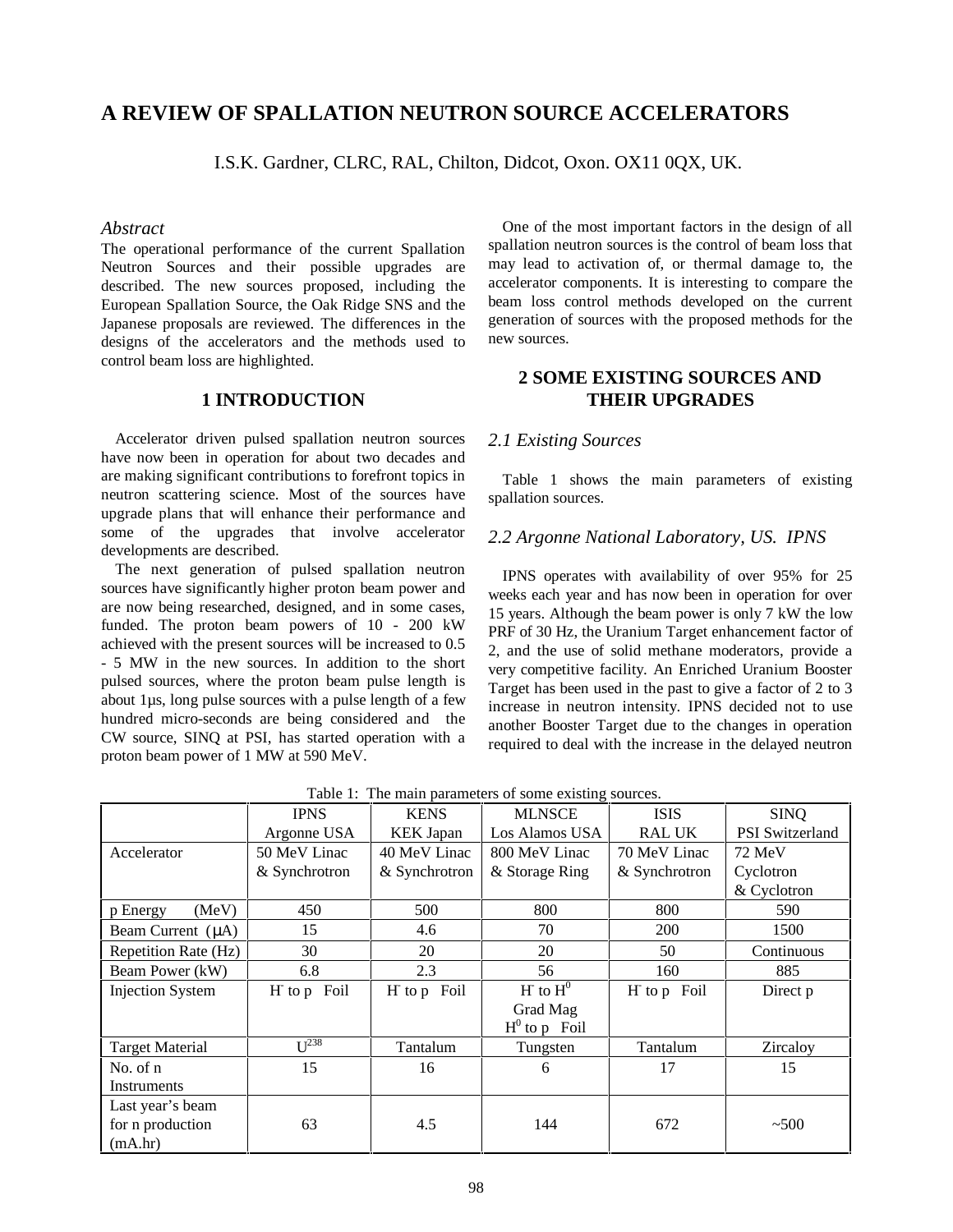background and the requirements for dealing with enriched uranium.

An Enhancement Project will increase the productivity by improving the instruments, the accelerator, and the target/moderator/reflector systems. The proposed accelerator improvement will consist of the addition to the synchrotron of an rf system of twice the frequency of the present system. Although this project is not yet funded it is estimated that it will increase the proton beam intensity by 30-50%.

#### *2.3 KEK National Laboratory, Japan. KENS*

The KENS facility has been in operation since 1979 and has made a good improvement in beam intensity from  $1.10^{12}$  to  $2.10^{12}$  ppp over the last few years. The Booster Synchrotron produced 14.9 mA.hr of beam last year but the beam is shared with the 12 GeV Synchrotron, a Medical Facility and a Meson Laboratory leaving 4.5 mA.hrs for neutron production. Further work will cover nonintercepting beam profile monitors for the beam transport line, injection painting studies and development of a stripping foil with a single support edge. The main thrust is, however, now directed at the neutron source design for the JHF[1].

### *2.4 Los Alamos National Laboratory, US. MLNSCE*

The MLNSCE Facility operated for 2060 hrs last year and produced 144 mA.hrs of beam. The facility is in the middle of a major improvement programme that is planned to take it to 200 µA beam current at 30 Hz, almost tripling the beam power, and making it one of the most powerful spallation sources available. This is coupled with an increase in the number of neutron scattering instruments from 6 to 14, and modifications of the Target/Moderator/Reflector systems for improved performance and greater ease of maintenance.

Great interest is shown in the performance of MLNSCE as it is based on an 800 MeV linac, capable of operation with a proton beam power of 1 MW, and a storage ring that employs H<sup>-</sup> charge exchange injection, and this is the basis of design of several of the proposed, new Short Pulse Spallation Sources.

The present operation is limited to 70 µA beam current at 20 Hz by beam losses. Injection into the compressor ring uses 2 stage charge exchange with 1700 turns. H is stripped to  $H^0$  via Stark effect in a high field magnet followed by  $H^0$  to proton stripping in a carbon stripper foil. Studies have elucidated that the beam loss is attributable to "First Turn" losses  $(0.2 - 0.3)$ %) where excited H<sup>0</sup> states produced in the stripping foil strip to protons in the downstream dipole and are outside the acceptance of the ring, and to "Stored Beam" losses (0.3 - 0.5 %) from nuclear and large-angle Coulomb scattering produced as the protons in the stored beam pass repeatedly through the foil. The stripper magnet produces a factor of 3 emittance growth in the bend plane due to the statistical spread in the point where the stripping occurs, and this is followed by a large mismatch in the horizontal plane as the beam enters the ring. The  $H^0$  beam, which enters the ring through a hole in one of the main dipoles, Figure 1, cannot be manipulated for painting the beam emittance into the ring.

A new injection scheme using direct H- injection is being installed and will be commissioned during the summer of 1998, Figure 2. A merging dipole combines the incoming H- beam with the circulating proton beam and the replacement of the ring window frame dipole downstream of the foil with two C-magnet dipoles allows improved handling of the "First Turn" losses. It is estimated that the stored beam foil hits will be reduced by a factor of 10 and that the overall loss rate will be reduced by a factor of 4 to 5 after optimisation of the foil thickness to reduce the excited  $H^0$  states.



Figure 1. MLNSCE  $H^{\text{-}}$  to  $H^0$  to p injection scheme



Figure 2. MLNSCE direct H injection scheme

A programme to double the Linac current, with a new Hion source, will allow shorter ring filling times and thus lower ring losses. This improvement will bring the PSR closer to its high intensity limit, set by sudden, substantial loss of the circulating beam. Interesting measurements show that the threshold for this effect can be altered by the amplitude of the ring rf, by the amount of beam in the gap between the beam bunches, and by the use of an inductive insert in the ring. The effect is thought to be due to an e-p instability, and while the effect will be studied further, it is expected that the introduction of a new ring rf system will allow 30 Hz operation at 200 µA.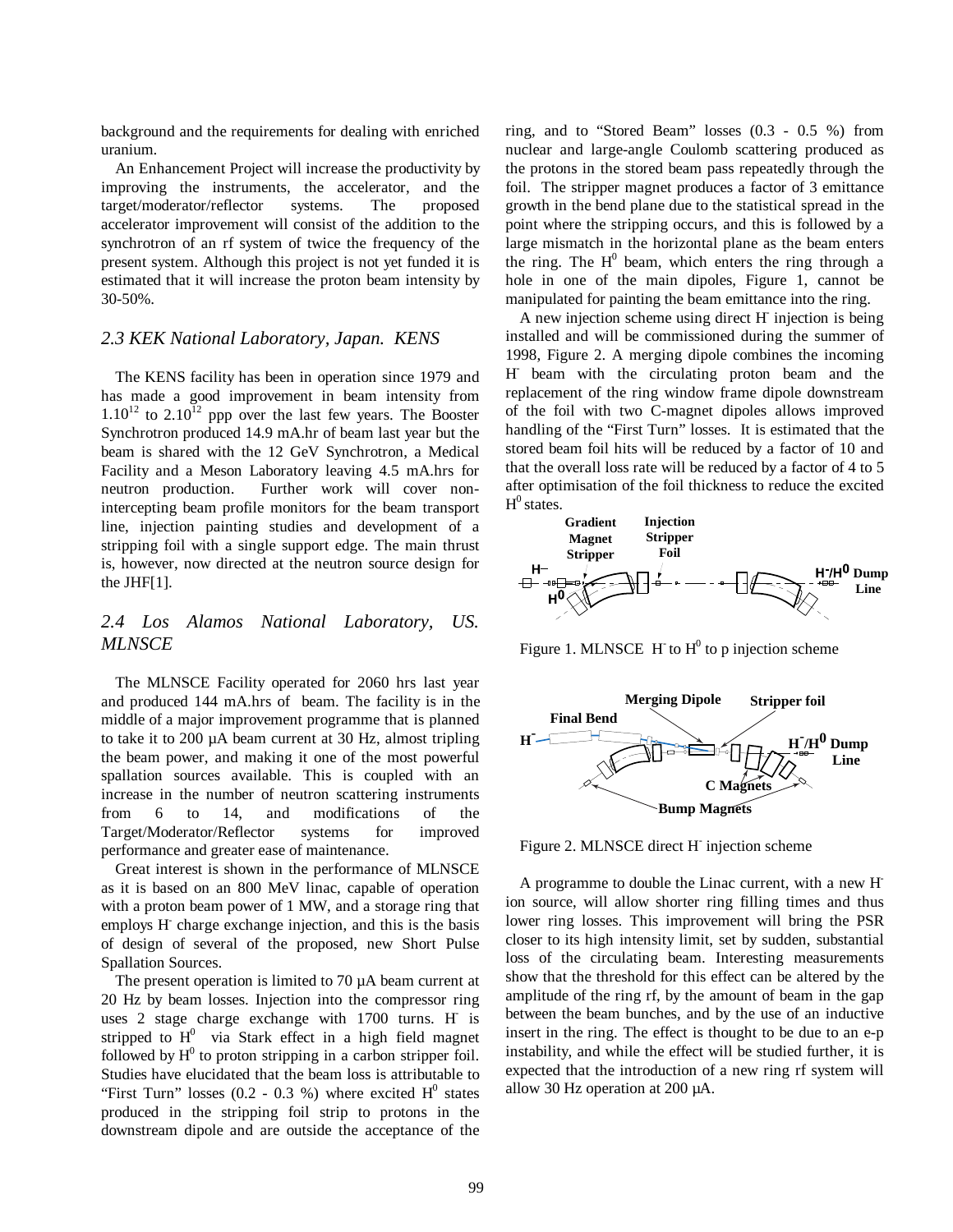|                          | <b>SNS</b>       | <b>JHF</b>    | <b>NSP</b>     | <b>ESS</b>      | <b>AUSTRON 11</b> |
|--------------------------|------------------|---------------|----------------|-----------------|-------------------|
|                          | Oak Ridge USA    |               | JAERI Japan    | Europe          | Austria           |
| Injector                 | 1 GeV Linac      | 0.2 GeV Linac | 1.5 GeV SC     | 1.33 GeV Linac  | 130 MeV Linac     |
|                          |                  |               | Linac          |                 |                   |
| Ring                     | $1(2)$ Storage   | Synchrotron   | $1(2)$ Storage | 2 Storage Rings | Synchrotron       |
|                          | Rings            |               | Rings          |                 |                   |
| p Energy<br>(GeV)        | 1.0              | 3.0           | 1.5            | 1.334           | 1.6               |
| Beam Current (mA)        | (4.4)<br>$1.0\,$ | 0.2           | (3.2)          | 3.7             | 0.13              |
| Repetition Rate (Hz)     | 60               | 25            | 50             | 50              | 25                |
| Beam Power (MW)          | 1.0(4.4)         | 0.6           | 1.5<br>(5)     | 5               | 0.2               |
| Linac $I_{peak}$<br>(mA) | 130              | 30            | 17(30)         | 107             | 33                |
| Linac Pulse<br>$(\mu s)$ | 1000             | $<$ 500       | (3720)<br>2000 | 1200            | 187               |
| <b>Injection System</b>  | H to p Foil      |               | H to p Foil    | H to p Foil     | H to p Foil       |
|                          |                  |               | See text       |                 |                   |
| No. Injected Turns       | 1200             | 250           | 1500 (2777)    | 1000            | 126               |
| per Ring                 |                  |               |                |                 |                   |

Table 2: The main parameters of some proposed sources.

### *2.5 Rutherford Appleton Laboratory, UK. ISIS*

The ISIS facility operates for 25 weeks a year and averages 90% availability for the accelerator and Target Moderator systems with a beam power of  $~160$  kW. The operating current is limited by the beam losses, but this limit is very close to the maximum intensity that can be achieved in the synchrotron at present. With the low injection energy of 70 MeV and direct H- charge exchange injection, the losses associated with the injection process ( $\sim$ 1%) are easily catered for with the  $H^0$ and unstripped H- beam picked up on a collector downstream of the 0.5 µm thick aluminium oxide foil. Up to 10% of the circulating injected beam is then lost in the trapping process and this beam is lost over the first 2.5 ms of the 10 ms acceleration period. The horizontal and vertical closed orbits of the synchrotron are minimised and adjusted to ensure that this lost beam is picked up on the 3 horizontal and 3 vertical, adjustable beam collectors, placed in the long straight section one superperiod downstream of the injection superperiod. A limit of 10 nA is set for the loss that occurs at the extraction septum magnet during beam extraction. Operation of the synchrotron can be limited by this loss. The rf trapping and the extraction loss are under study and this has highlighted the need for improved beam diagnostics for high intensity machines, to enable the behaviour of the small amounts of beam at the edges of the beam distributions to be studied.

Possible upgrades for ISIS include the addition of a second synchrotron rf system operating at twice the frequency of the present system and the addition of a second low frequency Target Station. Studies indicate that the new rf system will increase the beam current by up to 50% and the low frequency Target Station will enable increased neutron instrumentation specialising in the use of cold neutrons.

# **3 A COMPARISON OF PROPOSED SOURCES**

### *3.1 General Design Considerations*

Several new sources are under consideration and Table 2 lists some parameters of some of the proposed new sources. The high power spallation source designs include a linac and storage ring(s) as in ESS, ORNL SNS and JAERI NSP or a linac and synchrotron as in JHF and AUSTRON ll. For the ESS a two synchrotron option was considered and would have been selected if the higher proton beam energy of 3 GeV had been needed for the target design. However, the synchrotron option was discarded because of its greater complexity and the higher space charge levels at low energies. The complexity is partly due to the large rf systems required and this was not considered to be offset by the benefits of less severe heat related problems for the H stripping foils and for the 50 Hz target.

The proton beam pulse length at the target must be of the order of 1µs to retain a sharp enough neutron pulse and this sets the total circumference of the synchrotron or compressor rings. Transverse stability criteria set the maximum circulating current in the rings. H charge exchange injection must be used for low enough losses from the necessary multi-turn injection process. The proton energy must be greater than 1 GeV to reach the plateau for neutron production per watt of beam power and to achieve acceptable energy density in the target. The loss mechanisms associated with the stripping foil, the peak foil temperature, and the need to move the circulating beam off the foil limit the number of injected turns to about 1000 per ring, thus setting the peak linac current required. This current is further increased by  $\sim 65\%$  by the need to retain a gap in the circulating beam in the compressor rings for the rise time of the fast extraction kicker magnets. The gap is produced by a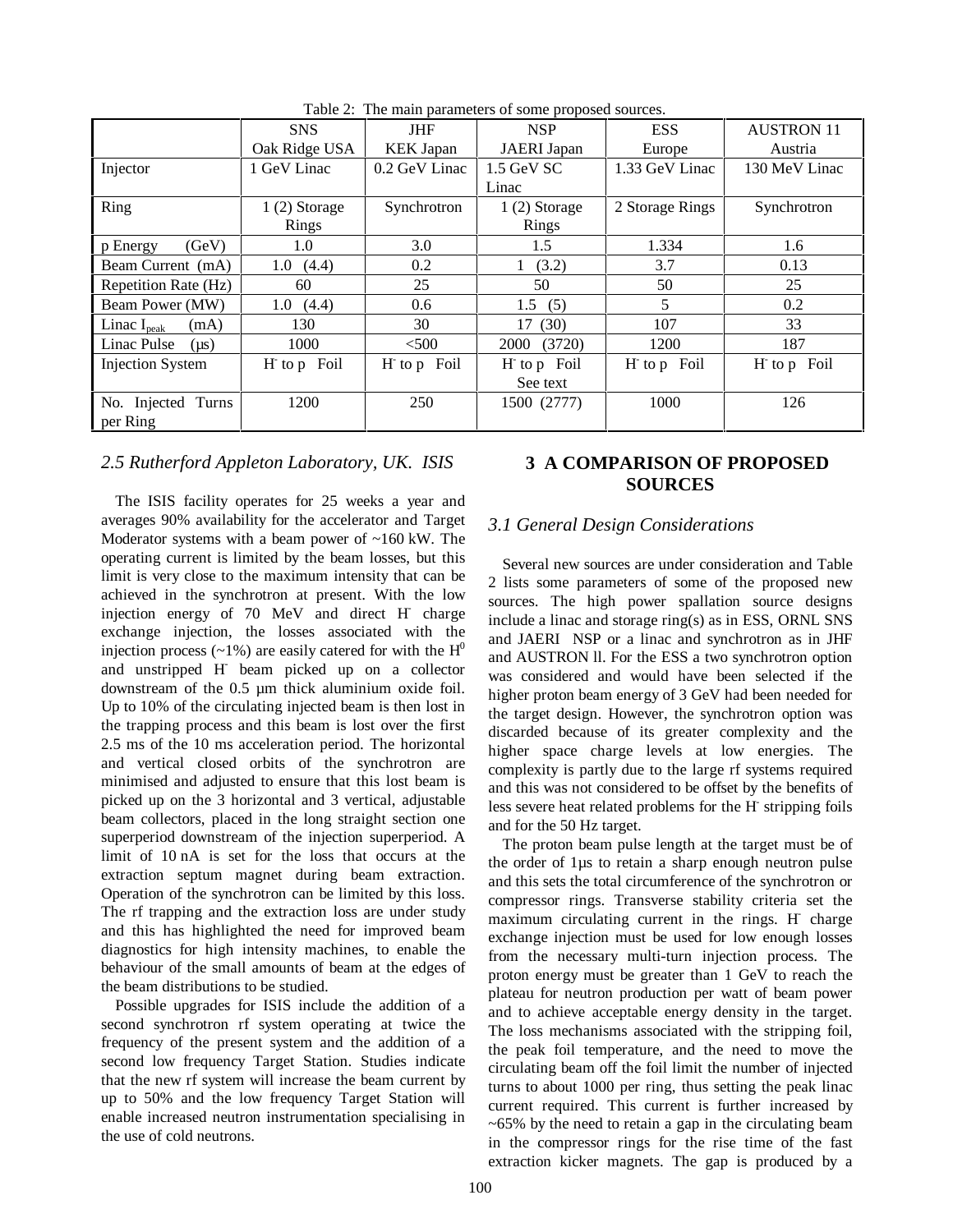beam chopper, at the ring rf frequency, in the low energy end of the linac. For the Oak Ridge SNS and the ESS this means peak linac H<sup>-</sup> currents in excess of 100 mA. The achievement of such high currents, with low enough emittance to be transmitted through the linacs and with losses of less than 1 nA/m, infers the use of linac funnelling. The use of a funnel also allows twice the number of rf cycles to be filled with beam where the linac high energy section operates at a higher harmonic of the low energy sections.

#### *3.2 Injection Schemes*

The reference design for the ESS is described in [2]. Injection features simultaneous painting in all three phase planes of the two compressor rings to achieve low loss. A momentum ramp is produced by a cavity at the end of a 100m drift section following the linac. The beam then enters a 180° achromatic bend. The parameters of the drift section and the achromatic bend enable the beam to be scraped by stripping foils in the horizontal, vertical and momentum planes, ensuring that only beam of the specified parameters is delivered to the rings. The beam from the scrapers is taken to substantial, shielded beam dumps.



Figure 3. The ESS ring injection scheme.

Injection takes place in a low field bending magnet, Figure 3, to ensure that the unstripped H<sup>-</sup> beam, and the  $H<sup>0</sup>$  beam and its excited states, are brought out of the ring to beam dumps or are accepted within the ring. Beam that is scattered by Coulomb interactions and nuclear interactions in the foil and the generated momentum tail is caught by downstream collectors [3]. A foil with two free edges is used and the circulating beam is moved progressively away from the foil by programmed currents in vertical orbit bump magnets and by changes to the frequency of the dual harmonic ring rf systems. Foil hits are estimated at less than seven per circulating proton, by the computations carried out allowing for full space charge effects [4]. However, foil temperature estimates are still seen to be near the limit and larger circumference rings are now being considered allowing the use of foil stripping or the new JAERI laser stripping mentioned below.

The Oak Ridge SNS is described in [5] and the injection scheme differs from that proposed for the ESS in that the H- beam is merged with the circulating proton beam at a foil between a horizontal orbit bump magnet and a ring quadrupole. No momentum ramping is proposed and the pre-ring scraping is carried out in a 90° achromatic beam transport line. Figure 4 shows the layout of the low dispersion injection straight.



Figure 4. The Oak Ridge SNS ring injection scheme.

The JAERI NSP [6] considers foil stripping for the reference design but also studies a new concept of Laser stripping [7]. A section of an undulator magnet provides Stark stripping of the incoming H beam to  $H^0$ . The  $H^0$ beam then drifts into the ring straight section where it is repeatedly excited to  $H^0(3)$  by a laser and then stripped at the peak fields in a 7 period undulator magnet. It is estimated that each undulator half period will convert just under 50% of the H<sup>0</sup> beam present to H<sup>0</sup>(3) for high stripping efficiency. A pulsed laser of 1.5 kW power in conjunction with an optical resonator is assumed. The laser frequency and bandwidth must be matched to the energy and momentum spread of the incoming H<sup>-</sup> beam.

 A compressor ring lattice that includes both the JAERI Laser stripping scheme or the ESS foil stripping is being studied for the ESS, a section of which is shown in Figure 5.